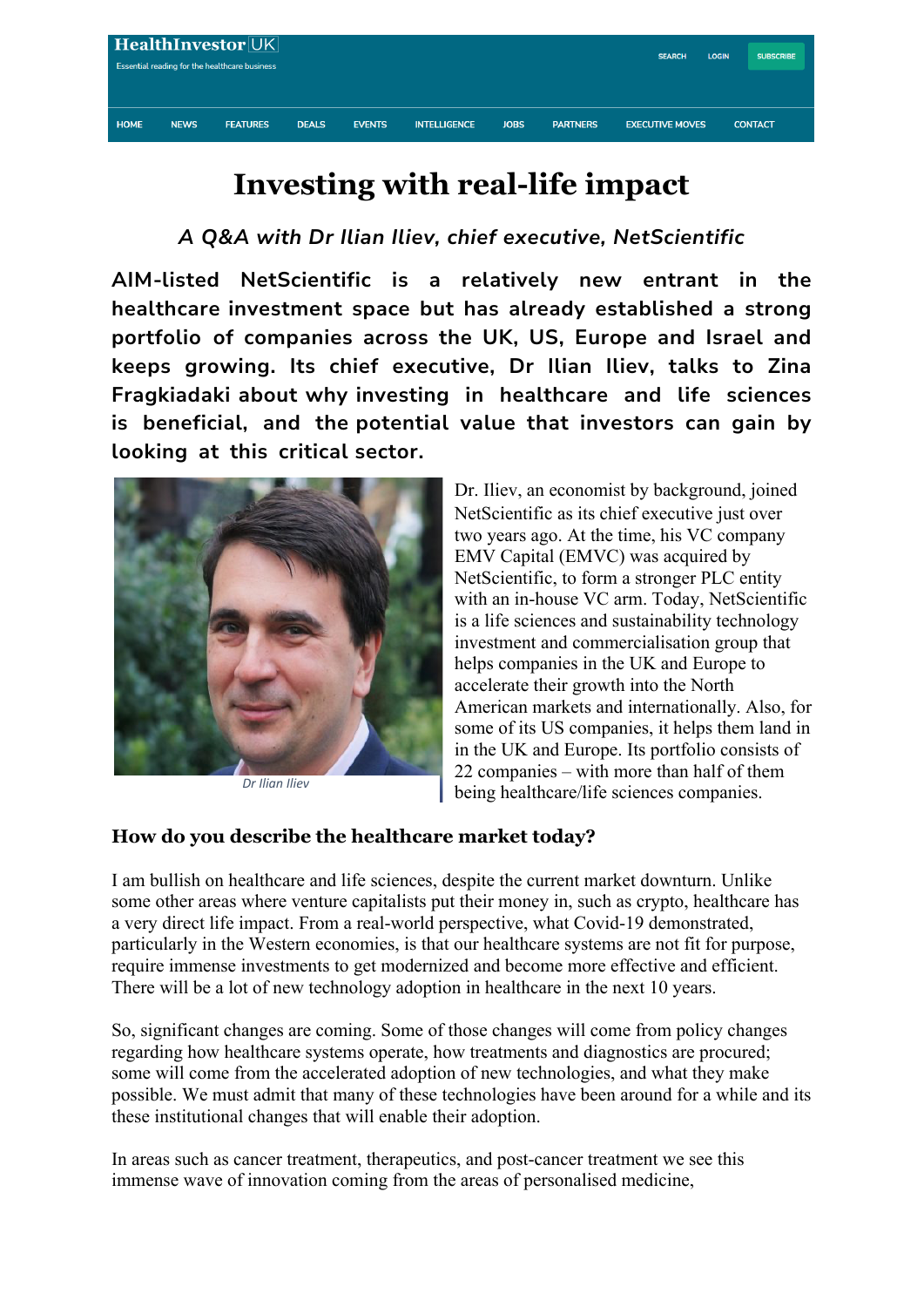immunotherapy, but also liquid biopsy and the digitization of systems. So, from a systems perspective, we are at the early stages of a transformation of the oncology ecosystem, with increasing number of treatment paths, as well as digitization and greater reliance on data. But in healthcare, sometimes it's difficult for people to conceptualize this. Looking at other industries that have been transformed by digitization, whether it's automotive, telecoms or elsewhere, we know we can see the crumbs leading up to the transformation that we can expect over the next decades in the healthcare systems. Of course, different regulatory systems working at different speeds are complicating this.

## **Which are the key trends in the sector? Have they remained the same throughout the years?**

It's a bit like jazz, with some themes repeating over time, in amongst all the noise. Some areas received a lot of investment some 10 years ago, but at the time investors didn't see performance, and investors lost confidence. Now there's a new set of technologies or approaches to solving that same problem.

After Covid-19, investors' interest increased again. The pandemic has woken up healthcare systems, and investors on the need for stronger monitoring systems, and ways to monetize those. Although respiratory diseases were always in focus, they are in an even greater focus right now, both in terms of the long Covid-19 and the Covid-19 burden on the population, but also just as a general reawakening of interest in diagnostics which used to be a bit of an ugly duckling in the sector.

There's now a much more significant focus on diagnostics, including by NetScientific too. We like the area because it is less binary, and you can reap the benefits of digitization and big data. With diagnostics, the potential return from success is lower than in therapeutics for example, but what you can have here is this platform of multiple diagnostic capabilities that penetrate the healthcare system.

Ocology is receiving a great focus. The shutdown of the healthcare systems during Covid-19 demonstrated that what we have is not feasible in terms of care pathways, in terms of the way we take tissue biopsies and also in terms of how treatments are developed, and tested, and the amount of time it takes to go through the FDA. So, I think there's going to be a lot of innovation coming through. It is an exciting time. The industry is going to be transformed over the next decade. We're engaged, excited and a little bit terrified.

#### **What attracts investors to healthcare?**

Combination – whether it's diagnostic technologies or machine vision applied to problems, telehealth and digitization broadly, or other aspects that are creating immense value for society and that investors can benefit from.

#### **Where do you see the biggest challenges currently? And how do you overcome them with your partners and during your discussions with operators?**

There are several aspects that investors find problematic. One is the capital requirements and gestation period – how long it takes to get to impact. The way we look to solve that is by combining different pools of money to different points, being careful with the companies we